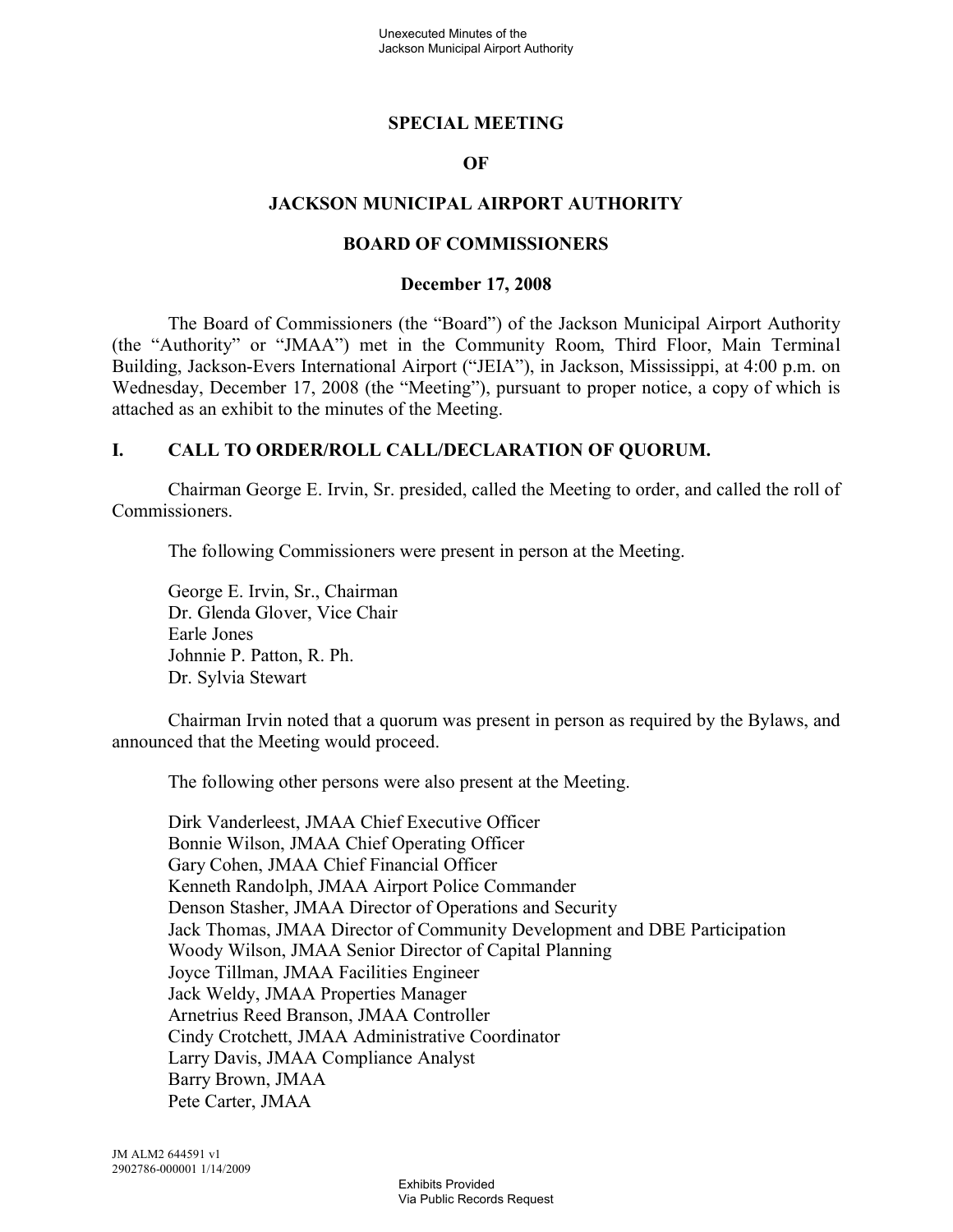Celestine Dandridge, JMAA Nastase Goodrich, JMAA Vernardo Patterson, JMAA Eric Redmond, JMAA Calvert Sanders, JMAA Debbie Skipper, JMAA Lynette Williams, JMAA Alan Moore, Baker Donelson Bearman Caldwell & Berkowitz, P.C. Jeff Wagner, Baker Donelson Bearman Caldwell & Berkowitz, P.C. Chuck Lott, Neel-Schaffer, Inc. Brent Saunders, Breazeale, Saunders & O'Neil, Ltd. Pat Baldwin, Breazeale, Saunders & O'Neil, Ltd.

# **II. APPROVAL AND EXECUTION OF MINUTES.**

#### **A. Special Meeting of the Board of Commissioners, November 20, 2008: Open Session and Executive Session.**

## **B. Special Meeting of the Board of Commissioners, November 24, 2008.**

## **C. Special Meeting of the Board of Commissioners, December 11, 2008.**

The Board considered the minutes of the Open Session and Executive Session of the Special Meeting on November 20, 2008; the Special Meeting on November 24, 2008; and the Special Meeting on December 11, 2008.

After discussion, upon motion duly made by Commissioner Stewart, seconded by Commissioner Glover, and unanimously approved by the affirmative votes of all Commissioners present (Commissioner Jones not being present at this time), the minutes were approved as presented and directed to be filed in the appropriate minute book and records of the Authority.

## **III. PUBLIC COMMENTS.**

None.

## **IV. REPORTS.**

## **A. Chief Executive Officer.**

- 1. Airport Project Manager Summary, Ending November 30, 2008.
- 2. Airport Activity Statistics Report, Ending November 30, 2008.

Mr. Vanderleest directed the Board's attention to the Airport Project Manager Summary and the Airport Activity Statistics Report, as found in the packet distributed to the Board prior to the Meeting (the "Packet"), and discussed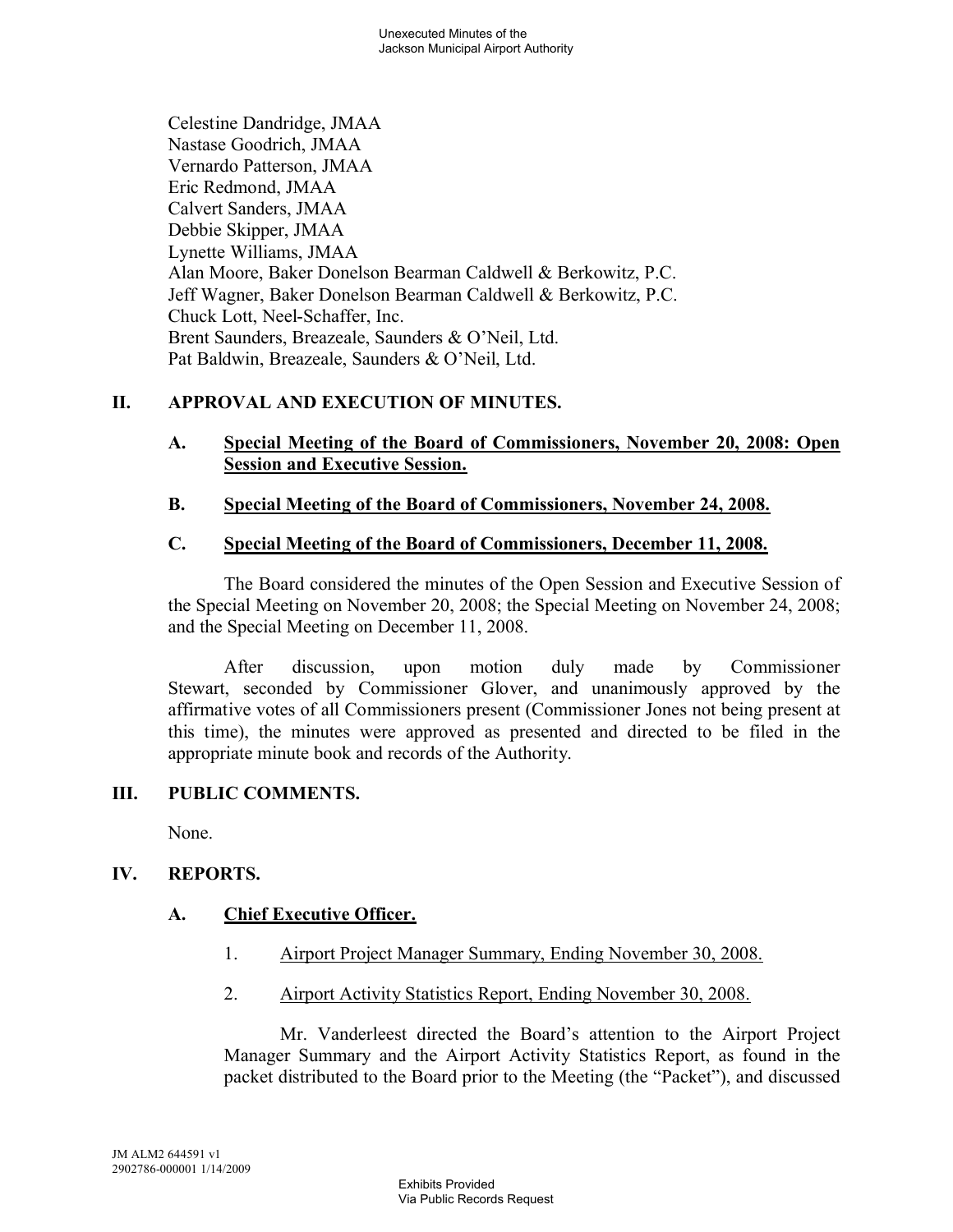these reports and various other projects with the Board. A copy of the Packet is attached as an exhibit to the minutes of the Meeting.

During discussion, Mr. Vanderleest advised the Board that enplanments at JEIA were down 14.9% for November 2008 as compared to November 2007, apparently because of the general economic slow down.

3. China Initiative.

In response to a question from Chairman Irvin, Mr. Vanderleest said that Kamsky Associates, the Authority's consultant on development of air cargo with China, had advised him that following the Chinese New Year, representatives of the Hainan Group planned to visit Lambert Field in St. Louis, Alliance Airport in Texas, and JEIA to evaluate each for an air cargo facility.

4. Aerotropolis.

Mr. Vanderleest advised the Board that Rankin First and JMAA intended to bring Dr. John Kasarda back to Jackson sometime in the next two months for a public meeting to discuss his study/report on development opportunities at and near JEIA. (The public meeting scheduled for 1:00 p.m. on December 11, 2008, had been canceled because of snow flurries and icy conditions.)

5. DBE Participation in Fiscal Year 2008.

In response to a question from Commissioner Patton, Mr. Vanderleest said that the annual report on DBE participation at JMAA would be available for the Board at the January 26, 2009, Regular Monthly Meeting of the Board.

- 6. Employee Recognitions.
	- a. Employee of the Month.
		- (1) November 2008: Celestine Dandridge, Communications Officer, Department of Public Safety.

Mr. Vanderleest recognized and commended Ms. Dandridge as Employee of the Month for November 2008.

(2) December 2008: Lynette Williams, Housekeeper I, Department of Facilities.

Mr. Vanderleest recognized and commended Ms. Williams as Employee of the Month for December 2008.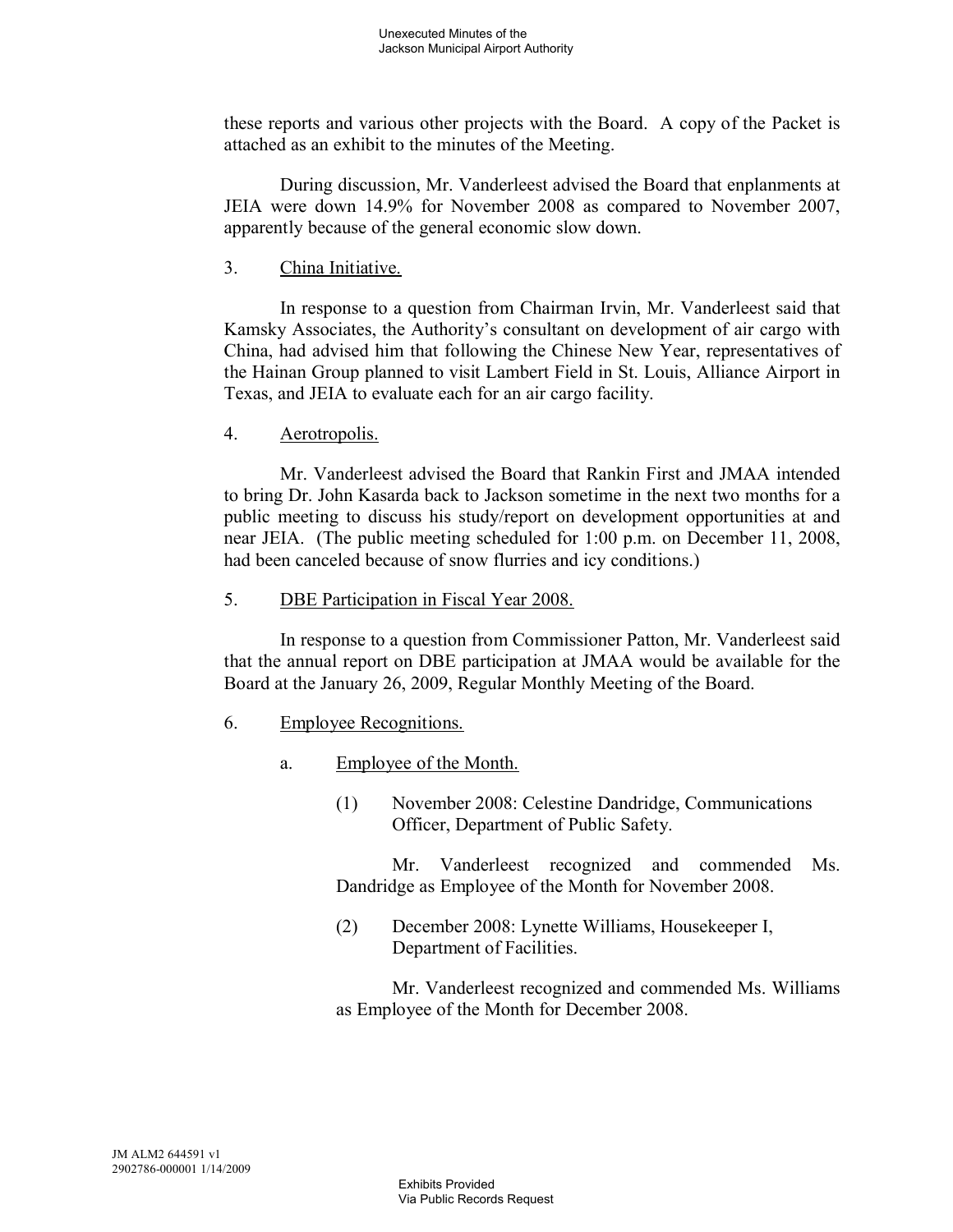#### b. Professional Development Recognitions.

- (1) Barry Brown, Public Safety Coordinator, Department of Public Safety.
	- (a.) Achievement of Excellence (150 ATSI Tests), Sponsored by AAAE Airport Training & Safety Institute.

Mr. Vanderleest introduced and commended Mr. Brown on receiving an Achievement of Excellence award from the Airport Training & Safety Institute.

- (2) Celestine Dandridge, Communications Officer, Department of Public Safety.
	- (a.) Achievement of Excellence (150 ATSI Tests), Sponsored by AAAE Airport Training & Safety Institute.

Mr. Vanderleest introduced and commended Ms. Dandridge on receiving an Achievement of Excellence award from the Airport Training & Safety Institute.

- (3) Nastase Goodrich, Equipment Operator, Department of Facilities.
	- (a.) Completion of Level One ATSI 2008 Training, Sponsored by AAAE Airport Training & Safety **Institute**

Mr. Vanderleest introduced and commended Ms. Goodrich on completion of Level One ATSI 2008 training from the Airport Training & Safety Institute.

- (4) Vernado Patterson, Equipment Operator, Department of Facilities.
	- (a.) Completion of Level Two ATSI 2008 Training, Sponsored by AAAE Airport Training & Safety Institute.

Mr. Vanderleest introduced and commended Mr. Patterson on completion of Level Two ATSI 2008 training from the Airport Training & Safety Institute.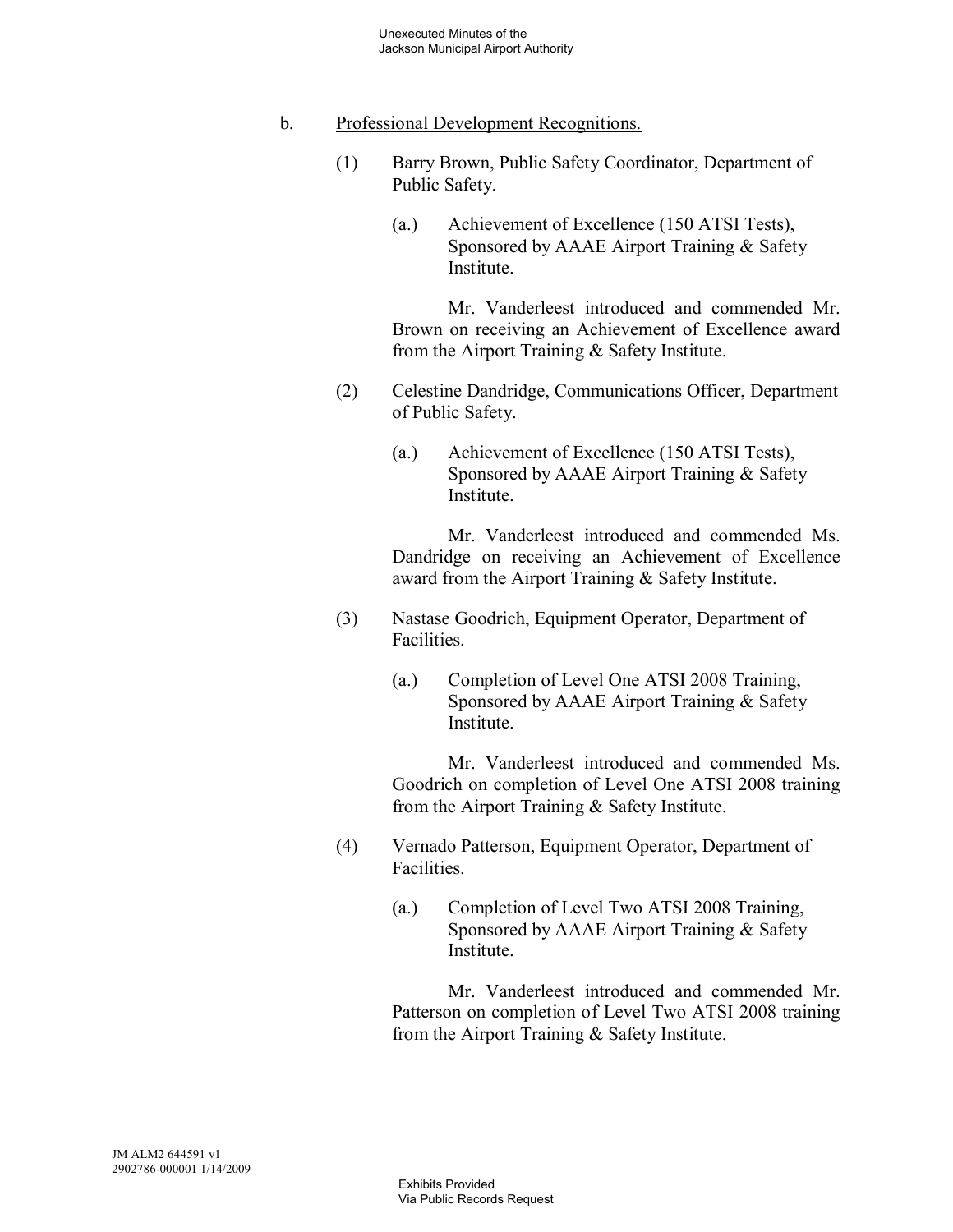- (5) Eric Redmond, Equipment Operator, Department of Facilities.
	- (a.) Completion of Levels One and Two ATSI 2008 Training, Sponsored by AAAE Airport Training & Safety Institute.

Mr. Vanderleest introduced and commended Mr. Redmond on completion of Levels One and Two ATSI 2008 training from the Airport Training & Safety Institute.

- (6) Calvert Sanders, Grounds Maintenance Technician, Department of Facilities.
	- (a.) Completion of Levels One and Two ATSI 2008 Training, Sponsored by AAAE Airport Training & Safety Institute.

Mr. Vanderleest introduced and commended Mr. Sanders on completion of Levels One and Two ATSI 2008 training from the Airport Training & Safety Institute.

- (7) Debbie Skipper, Administrative Assistant, Department of Public Safety.
	- (a.) Completion of Level One ATSI 2008 Training, Sponsored by AAAE Airport Training & Safety Institute.

Mr. Vanderleest introduced and commended Ms. Skipper on completion of Level One ATSI 2008 training from the Airport Training & Safety Institute.

## 7. Administrative Assistant.

Mr. Vanderleest introduced Ms. Cindy Crotchett as the new Administrative Assistant to Mr. Vanderleest.

[Commissioner Earle Jones joined the Meeting at this time.]

## **B. Attorney.**

Mr. Moore said that he had nothing to add to the matters that would be discussed as part of the agenda for the Meeting.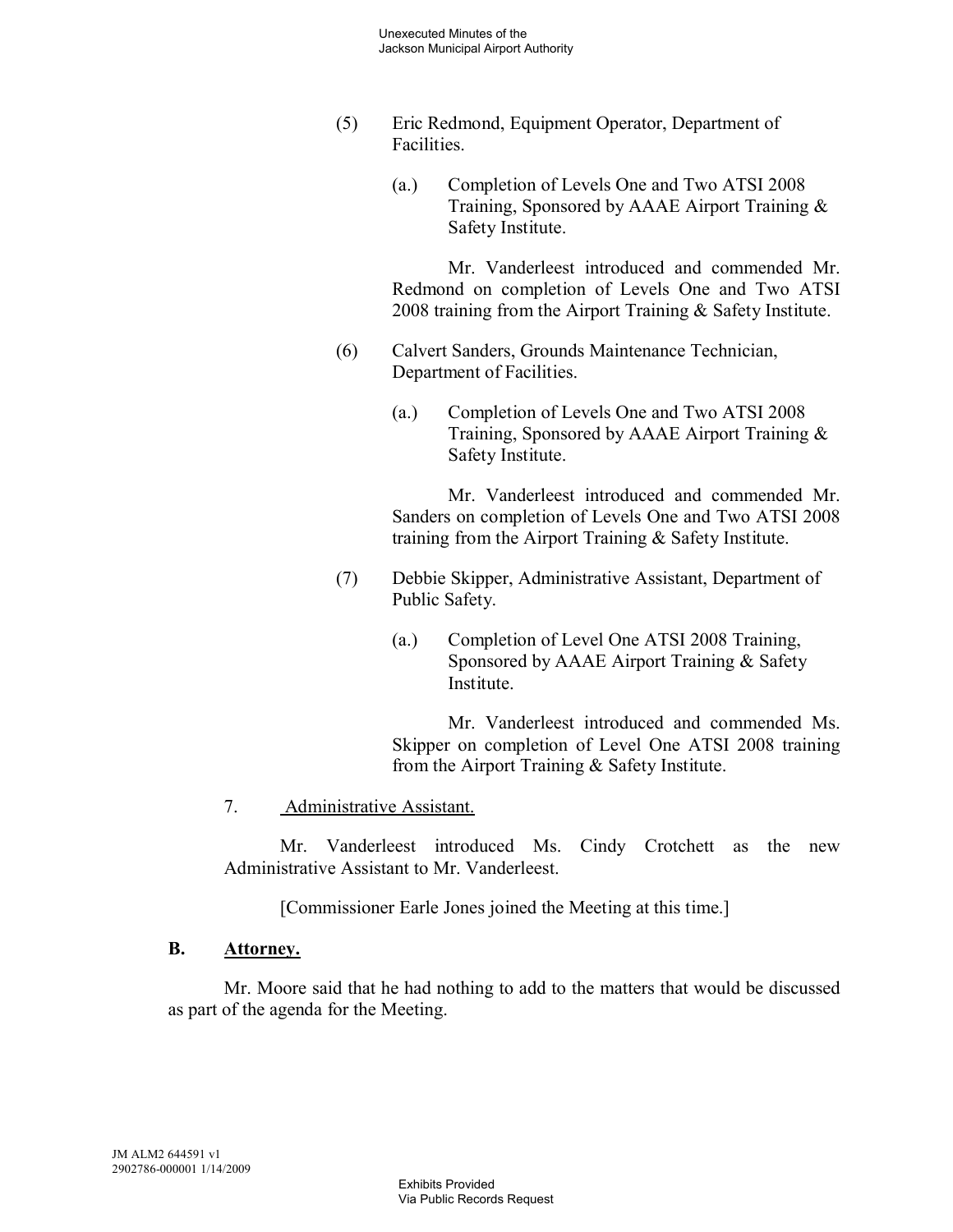## **V. ACTION ITEMS.**

#### **A. Financial Matters.**

#### 1. Fiscal Year 2008 Audit.

Mr. Vanderleest said that the Audited Financial Statements and Independent Auditors' Reports on Internal Accounting Controls and Compliance and Related Reports for the Fiscal Year ended September 30, 2008, and related documents (collectively, the "FY 2008 Audit") prepared by Breazeale, Saunders & O'Neil, the Authority's certified public accounting firm, had been distributed to and discussed with the Board at the Administration Committee Meeting at 3:00 p.m., immediately prior to the Meeting. Mr. Vanderleest directed that the PowerPoint presentation used by Brent Saunders and Pat Baldwin of Breazeale, Saunders & O'Neil during the Administration Committee Meeting and the FY 2008 Audit be attached as exhibits to the minutes of the Meeting.

After discussion, upon the request of Commissioner Patton, further consideration and acceptance of the FY 2008 Audit was deferred to the next meeting of the Board.

- 2. Financial Reports for November 2008: Accept.
	- a. Balance Sheet.
	- b. Income Statement.
- 3. Claims Docket for November 2008: Approve.

Mr. Vanderleest discussed with the Board the Financial Reports for the Authority for the month of November 2008 and the Claims Docket for November 2008, as found in the Packet.

After discussion, upon motion duly made by Commissioner Stewart, seconded by Commissioner Glover, and unanimously approved by the affirmative votes of all Commissioners present, the Board adopted the following resolution.

#### **RESOLUTION ACCEPTING FINANCIAL REPORTS FOR NOVEMBER 2008 AND APPROVING AND AUTHORIZING PAYMENT OF CLAIMS DOCKET FOR NOVEMBER 2008**

**WHEREAS**, the Board of Commissioners (the "Board") of the Jackson Municipal Airport Authority (the "Authority") has reviewed and considered (i) certain financial statements for the Authority for the month and period ending November 30, 2008 (the "Financial Reports"), and (ii) the Claims Docket of the Authority for the month of November 2008 (the "Claims"), both the Financial Reports and the Claims being (i) included in the packet distributed to the Board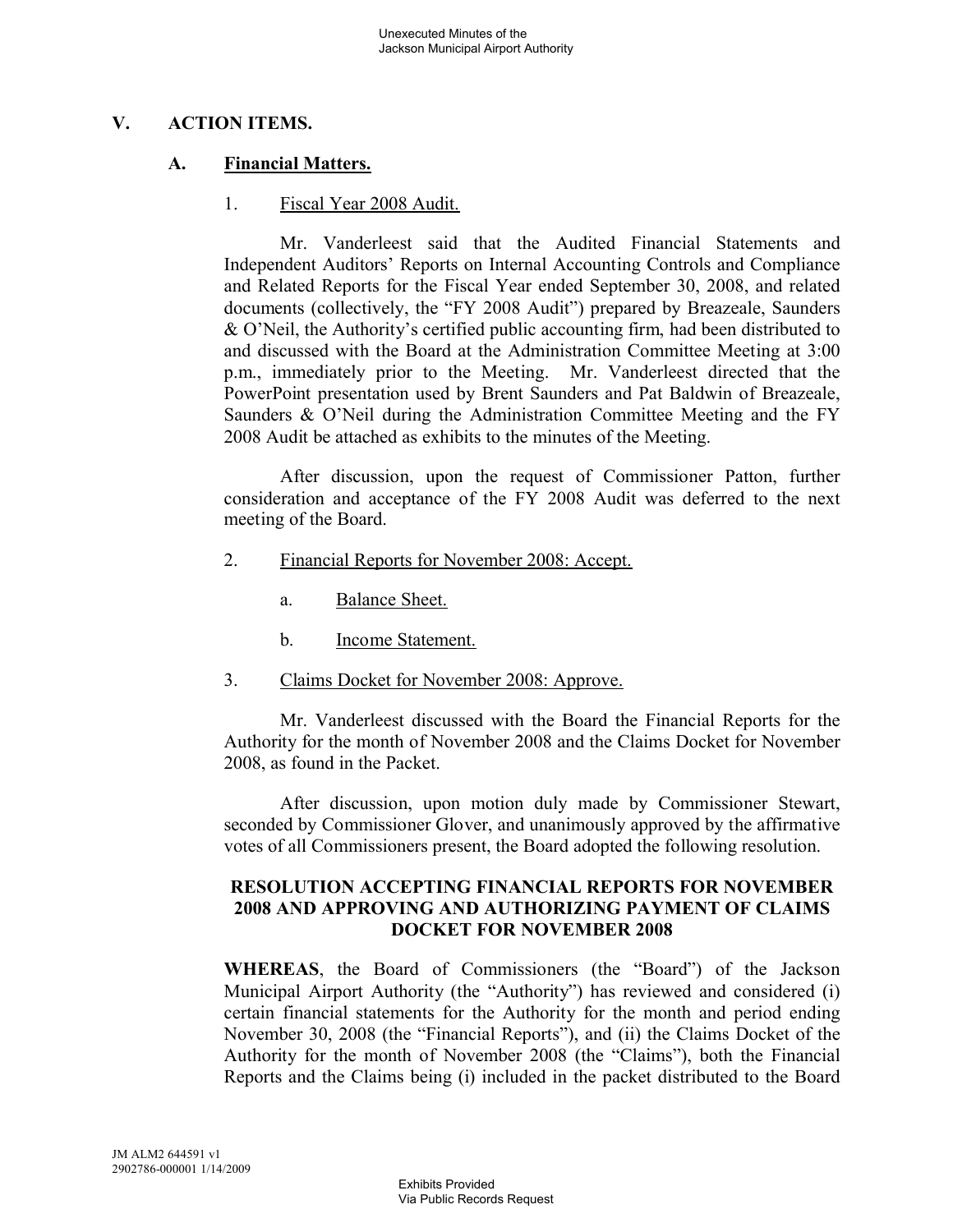prior to the December 17, 2008, Special Meeting of the Board, and (ii) incorporated herein by reference;

**NOW, THEREFORE, BE IT RESOLVED**, the Board hereby (i) accepts the Financial Reports and (ii) approves and authorizes payment of the Claims in the total amount of \$764,811.95.

#### **B. Service Agreements.**

- 1. JMAA Project No. 007-08, Master Plans for JEIA and HKS, JMAA: Approve Recommendation and Authorize Contract Negotiations.
- 2. JMAA Contract No. 315, Elevator and Escalator Maintenance and Repair, JEIA: Approve Amendment.
- 3. JMAA Contract No. 334, Governmental Representation, JMAA: Approve Agreement.

Mr. Vanderleest directed the Board's attention to the memoranda in the Packet which described these matters, and discussed these matters with the Board.

During discussion of the recommendations regarding selection of consultants for the Master Plans for JEIA and HKS, in response to a question from Chairman Irvin, Mr. Vanderleest said that the Board would be advised of the percentage of work to be performed by prime contractors and subcontractors on both projects, and that the Board would be advised of the results of contract negotiations and asked to approve the contracts before their execution.

After discussion, upon motion duly made by Commissioner Stewart, seconded by Commissioner Glover, and unanimously approved by the affirmative votes of all Commissioners present, the Board adopted the following resolution.

## **RESOLUTION APPROVING AND AUTHORIZING CERTAIN ACTIONS WITH RESPECT TO CERTAIN SERVICE AGREEMENTS**

**WHEREAS**, the staff of the Jackson Municipal Airport Authority (the "Authority") has recommended that the Board of Commissioners (the "Board") of the Authority approve and authorize certain actions with respect to certain service agreements identified below, all as more particularly described in certain memoranda which were (i) included in the packet distributed to the Board prior to the December 17, 2008, Special Meeting of the Board, and (ii) incorporated herein by reference (separately, each a "Memorandum;" collectively, the "Memoranda") ; and

**WHEREAS**, the Board has reviewed and considered the Memoranda and considered the recommendations by the staff of the Authority;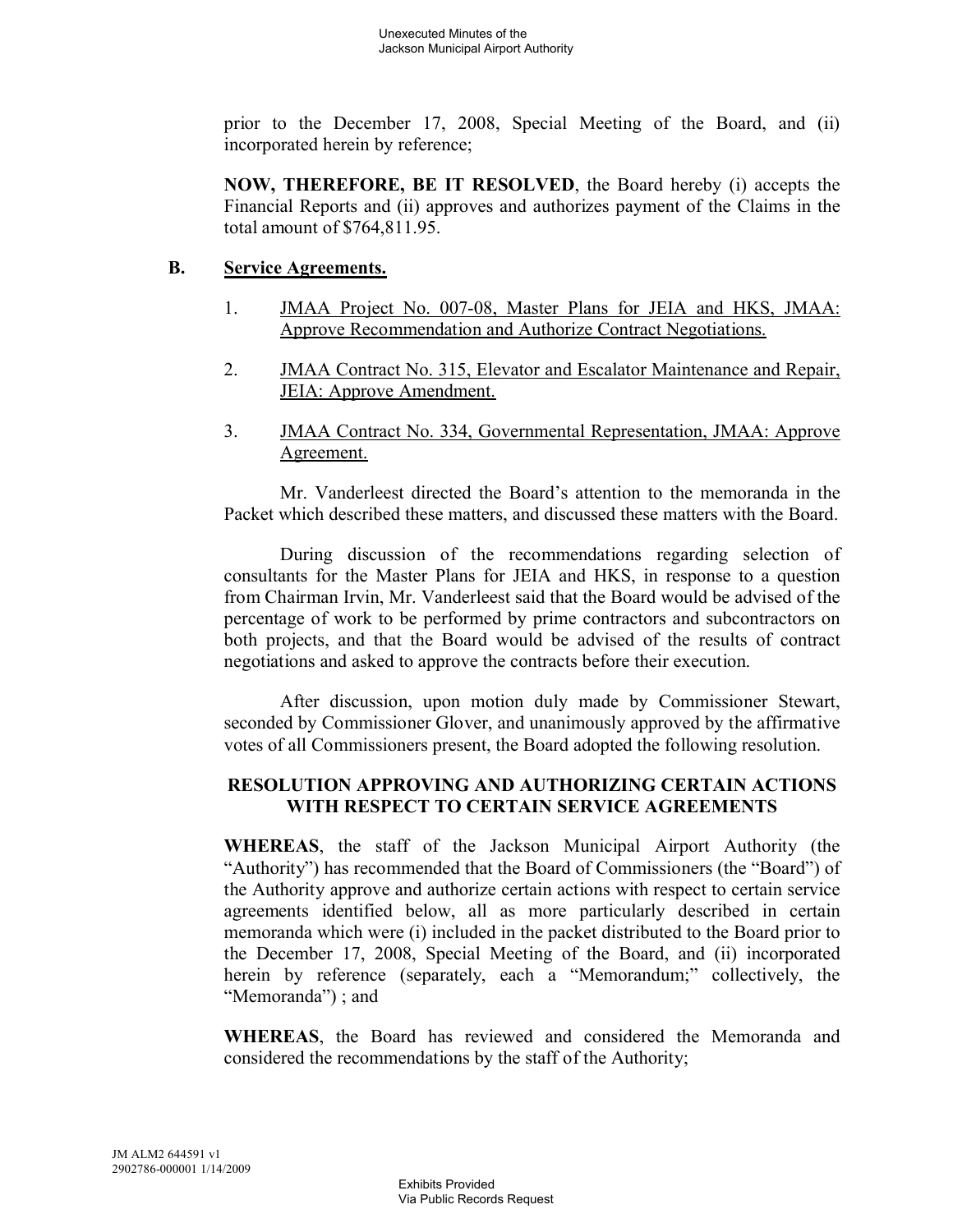**NOW, THEREFORE, BE IT RESOLVED**, the Board hereby determines that it would be in the best interests of and in furtherance of the duties and responsibilities of the Authority to, and the Board hereby does, take the following action:

- 1. The Board (i) accepts and approves the recommendations of the Selection Committee as described in the Memorandum dated December 11, 2008, which describes this matter; (ii) selects the team headed by Reynolds Smith & Hills, Inc. (the "JEIA Team") to provide certain professional services in connection with preparation of a master plan for Jackson-Evers International Airport (the "JEIA Services"); (iii) selects the team headed by Barge Waggoner Sumner & Cannon, Inc. (the "HF Team") to provide certain professional services in connection with preparation of a master plan for Hawkins Field (the "HF Services"); (iv) approves and authorizes negotiation of an agreement with the JEIA Team for the JEIA Services (the "JEIA Master Plan Agreement"); and (v) approves and authorizes negotiation of an agreement with the HF Team for the HF Services (the "HF Master Plan Agreement"); said JEIA Master Plan Agreement and HF Master Plan Agreement to be submitted to the Board for review and approval prior to execution thereof on behalf of JMAA; all as more particularly set out in the Memorandum dated December 11, 2008, which describes this matter.
- 2. The Board approves and authorizes (i) termination of the elevator and escalator maintenance services agreement with KONE Corporation ("KONE") and (ii) negotiation and execution of an amendment to the elevator and escalator maintenance services agreement with Schindler Elevator Corporation (the "Schindler Agreement Amendment"), said Schindler Agreement Amendment to be in such form and to contain such terms and conditions consistent with the Memorandum dated December 11, 2008, which describes this matter, as may be deemed appropriate by the Chief Executive Officer of the Authority, as evidenced by his execution thereof.
- 3. The Board approves and authorizes negotiation and execution of a retainer agreement (the "W&S Agreement") with Winston & Strawn, LLP ("W&S") to employ W&S to provide certain professional services relating to federal legislative representation, said W&S Agreement to be in such form and to contain such terms and conditions consistent with the Memorandum dated December 11, 2008, which describes this matter, as may be deemed appropriate by the Chief Executive Officer of the Authority, as evidenced by his execution thereof.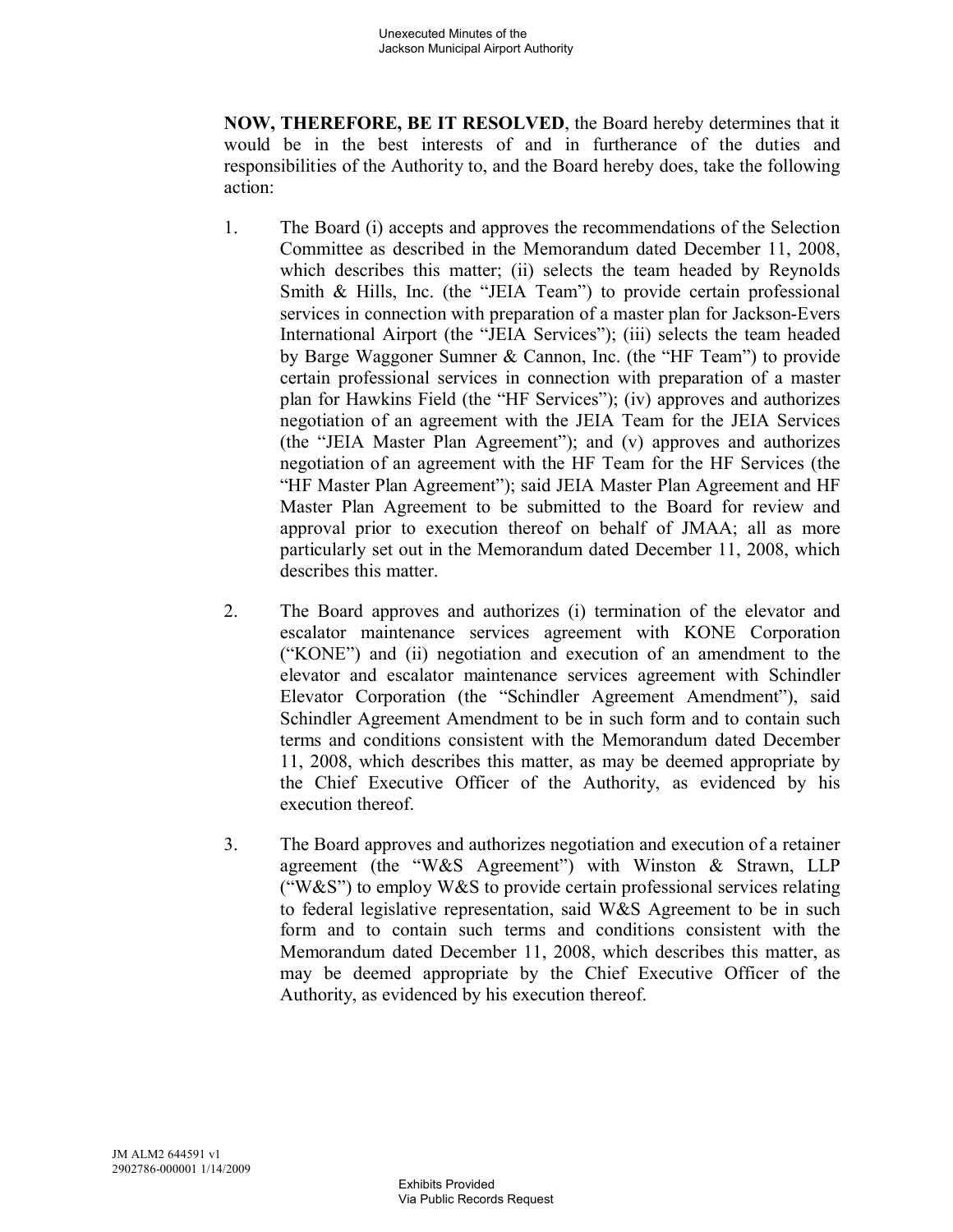# **C. Construction Projects.**

- 1. JMAA Project No. 054-06, Contract No. 054-06-332, DHL Building Refurbishment, JEIA: Assessment of Actual Damages: Approve Change Order.
- 2. JMAA Project No. 054-06, Contract No. 054-06-321-19, Refurbishment of the DHL Building, JEIA: Approve Amendment.
- 3. JMAA Project No. 002-08, Contract No. 002-08-338, Rental Car Overflow Parking Lot, JEIA: Approve Change Order.

Mr. Vanderleest directed the Board's attention to the memoranda in the Packet which described these matters, and discussed these matters with the Board.

After discussion, upon motion duly made by Commissioner Stewart, seconded by Commissioner Jones, with the affirmative votes of Commissioners Irvin, Glover, Jones and Stewart, and with Commissioner Patton abstaining, the Board adopted the following resolution.

## **RESOLUTION APPROVING AND AUTHORIZING CERTAIN ACTIONS WITH RESPECT TO CERTAIN CONSTRUCTION PROJECTS**

**WHEREAS**, the staff of the Jackson Municipal Airport Authority (the "Authority") has recommended that the Board of Commissioners (the "Board") of the Authority approve and authorize certain actions with respect to certain construction projects identified below, all as more particularly described in certain memoranda (i) included in the packet distributed to the Board prior to the December 17, 2008, Special Meeting of the Board and (ii) incorporated herein by reference (separately, each a "Memorandum;" collectively, the "Memoranda"); and

**WHEREAS**, the Board has reviewed the Memoranda and considered the recommendations therein by the staff of the Authority;

**NOW, THEREFORE, BE IT RESOLVED**, the Board hereby determines that it would be in the best interests of and in furtherance of the duties and responsibilities of the Authority to, and the Board hereby does, take the following action:

1. The Board hereby (i) waives the assessment of liquidated damages; (ii) assesses actual damages in the amount of \$3,000; and (iii) approves and authorizes execution and accomplishment of Change Order No. 2, all regarding Contract No. 054-06-322 with U. S. Coating Specialties and Supplies, Inc. for refurbishment of the DHL building at Jackson-Evers International Airport ("JEIA"), all as more particularly described in the Memorandum dated December 2, 2008, and the attachment thereto relating to this matter.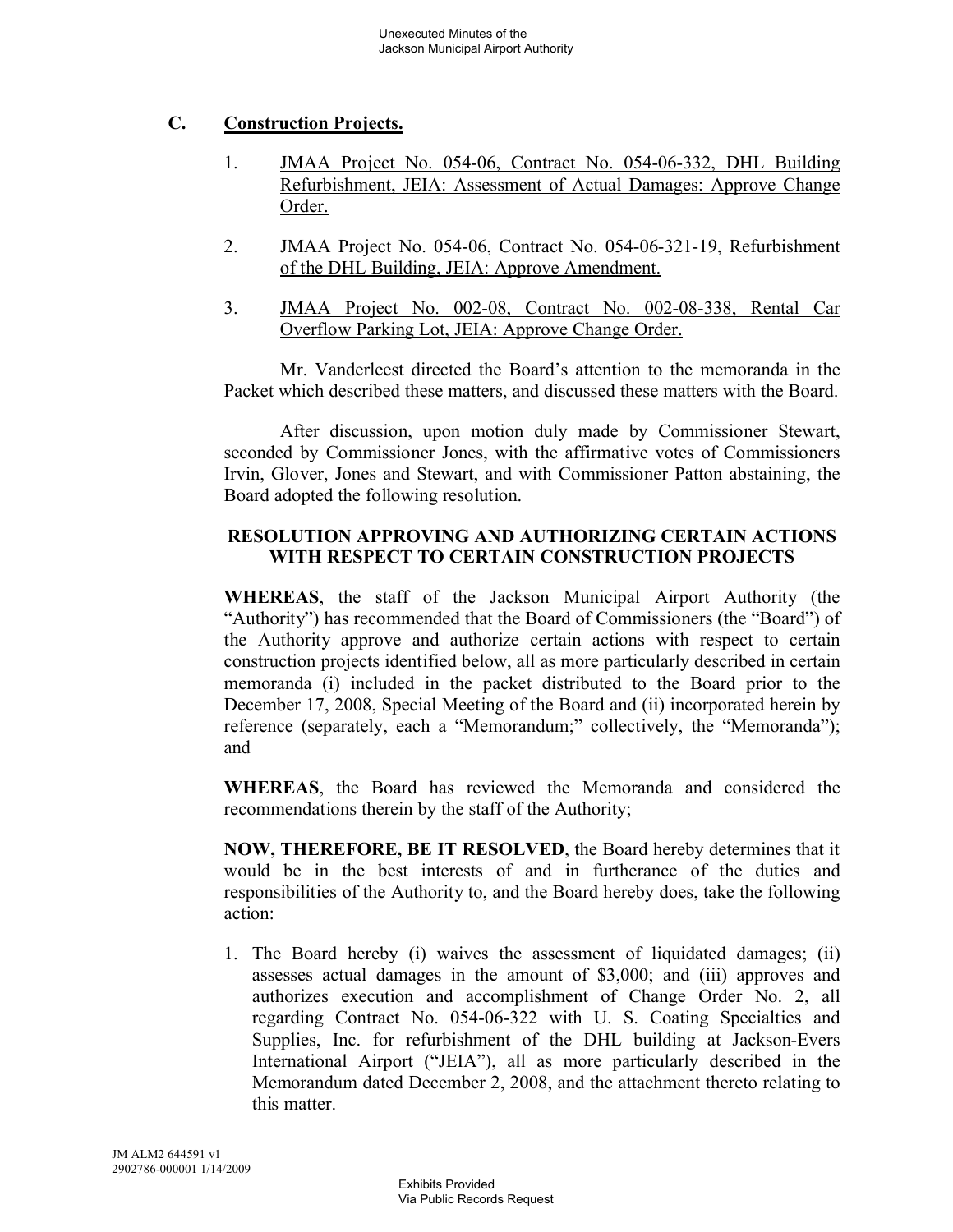- 2. The Board approves and authorizes (i) negotiation and execution of an Amendment (the "CCD Amendment") to the Professional Services Agreement with Canizaro Cawthon Davis ("CCD") to employ CCD to provide certain additional professional construction oversight and administration services in connection with refurbishment of the DHL Building at JEIA at a cost of \$3,000, said CCD Amendment to be in such form and to contain such terms and conditions consistent with the foregoing and the Memorandum dated December 2, 2008, relating to this matter, as may be deemed appropriate by the Chief Executive Officer of the Authority as evidenced by his execution thereof.
- 3. The Board approves and authorizes execution and accomplishment of Change Order No. 2 to Contract No. 002-08-338 with Hemphill Construction Company, Inc. for construction of the Rental Car Overflow Lot at JEIA, as more particularly described in the Memorandum dated December 3, 2008, and the attachments thereto relating to this matter.

#### **D. Procurements.**

1. JMAA Project No. 006-09, Dispatch Consoles and Radios, JMAA: Authorize Purchase.

Mr. Vanderleest directed the Board's attention to the memorandum in the Packet which described this matter, and discussed this matter with the Board.

After discussion, upon motion duly made by Commissioner Glover, seconded by Commissioner Stewart, and unanimously approved by the affirmative votes of all Commissioners present, the Board adopted the following resolution.

#### **RESOLUTION APPROVING AND AUTHORIZING PURCHASE OF RADIO EQUIPMENT**

**WHEREAS**, the staff of the Jackson Municipal Airport Authority (the "Authority") has recommended that the Board of Commissioners (the "Board") of the Authority approve and authorize the purchase of ten (10) new P7200 Multi-Mode radios (the "Radios") from M/A-COM, Inc. ("M/A-COM"), the current provider of public safety radio equipment to the Authority, said Radios to be acquired at a cost less than provided under the Express Products List published by the Mississippi Department of Information Technology Services, all as more particularly described in that certain memorandum dated December 4, 2008, which was (i) included in the packet distributed to the Board prior to the December 17, 2008, Special Meeting of the Board, and (ii) incorporated herein by reference (the "Memorandum"); and

**WHEREAS**, the Board has considered said Memorandum and the recommendation therein by the staff of the Authority;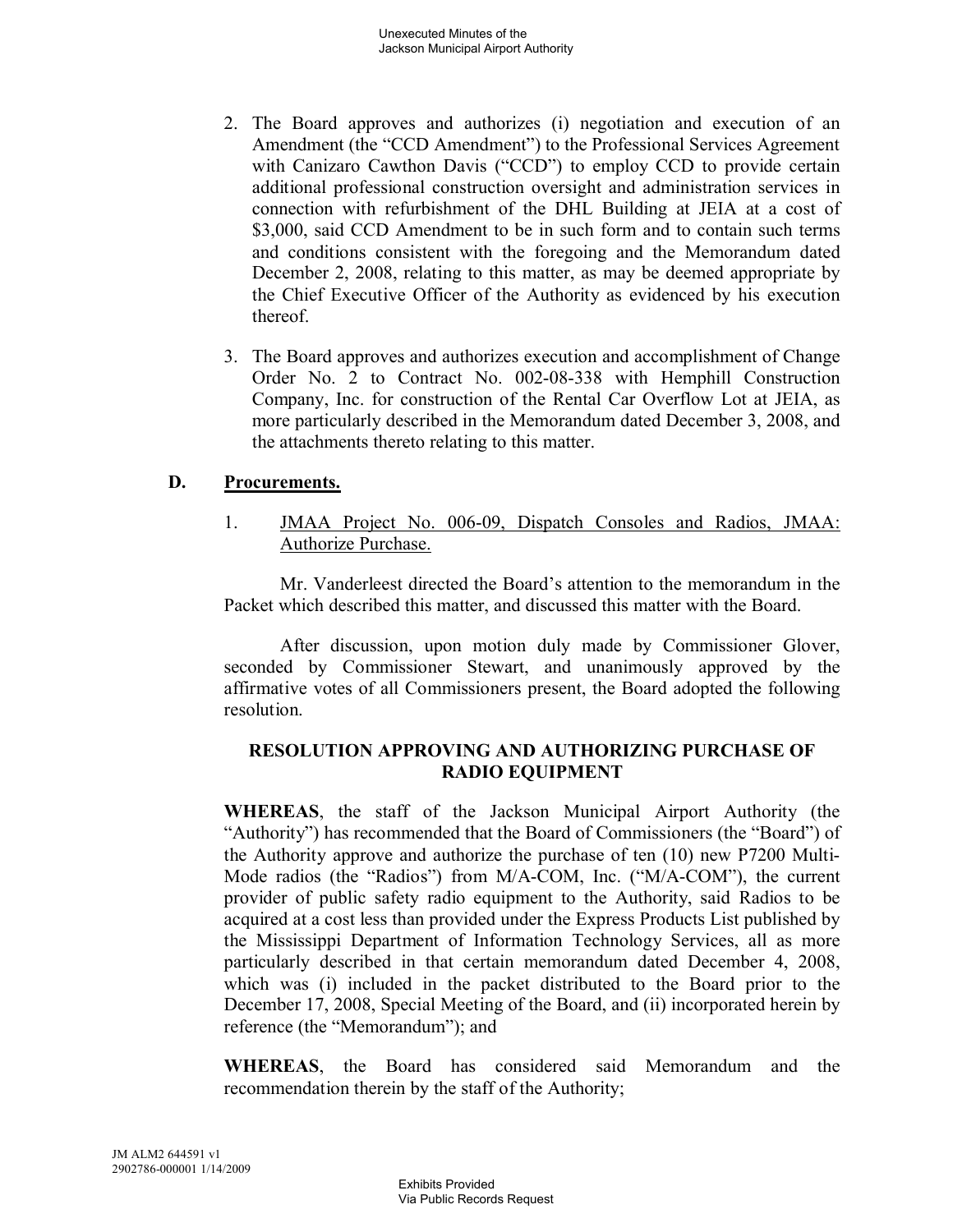**NOW, THEREFORE, BE IT RESOLVED**, the Board hereby determines that it would be in the best interests of and in furtherance of the duties and responsibilities of the Authority to, and the Board hereby does, approve and authorize the procurement of the Radios at a price of \$39,880.00 from M/A-COM in accordance with the Memorandum.

#### **E. Lease and Concession Agreements.**

No lease and concession agreements were discussed, and no action was taken on any lease or concession agreement, at the Meeting.

## **F. Other Matters.**

# 1. Reimbursement of Travel Expenses: Approve Waiver.

The Board deferred discussion and action on this matter until later in the Meeting.

## **VI. CLOSED SESSION.**

At approximately 5.00 p.m., Chairman Irvin requested that the Board enter into Closed Session for the limited purpose of considering whether to enter Executive Session for the limited purpose of discussing and taking action regarding (i) possible terms and conditions of a proposed sale of certain real property at JEIA and (ii) a personnel matter, both of which required confidential treatment.

Upon motion duly made by Commissioner Glover, seconded by Commissioner Stewart, and unanimously approved by the affirmative votes of all Commissioners present, the Board adopted a resolution authorizing the Board to enter Closed Session for the purpose of considering whether to enter Executive Session for the limited purposes of discussing and taking action regarding (i) possible terms and conditions of a proposed sale of certain real property at JEIA and (ii) a personnel matter, both of which required confidential treatment.

The Board requested that everyone present leave the Meeting, except for Dirk Vanderleest, Alan Moore and Jeff Wagner.

At approximately 5:01 p.m., upon motion duly made by Commissioner Stewart, seconded by Commissioner Patton, and unanimously approved by the affirmative votes of all Commissioners present, the Board adopted a resolution authorizing the Board to enter Executive Session for the limited purpose of discussing and taking action regarding (i) possible terms and conditions of a proposed sale of certain real property at JEIA and (ii) a personnel matter, both of which required confidential treatment.

The Board requested that Dirk Vanderleest, Alan Moore and Jeff Wagner remain with the Board during the Executive Session.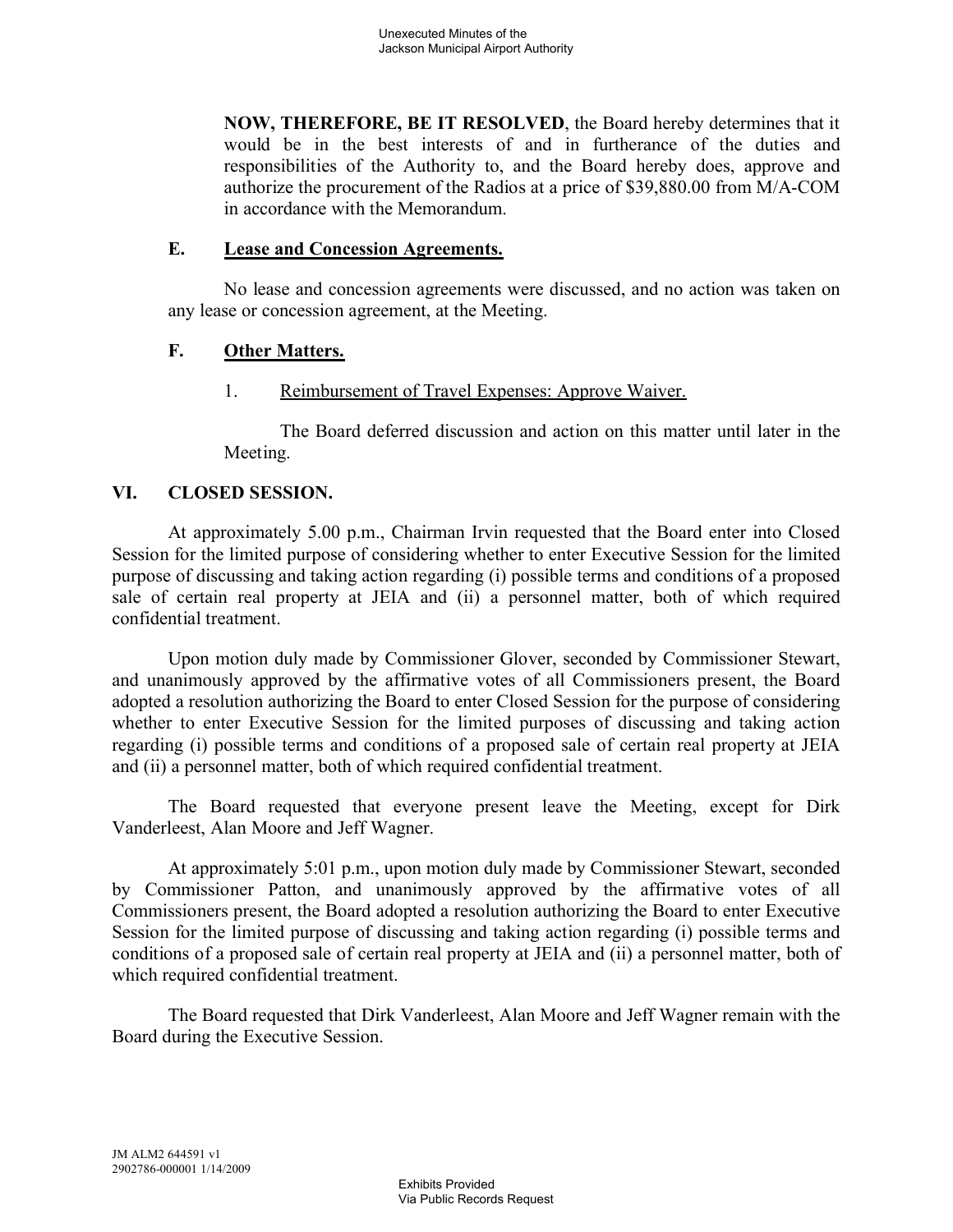#### **VII. EXECUTIVE SESSION.**

At approximately 5:02 p.m., the Board met in Executive Session for the limited purpose of discussing and taking action regarding (i) possible terms and conditions of a proposed sale of certain real property at JEIA and (ii) a personnel matter, both of which required confidential treatment.

#### **VIII. OPEN SESSION.**

At approximately 5:25 p.m., the Board reconvened the Meeting in Open Session, and Chairman Irvin invited the staff of the Authority and the general public back into the Meeting.

## **A. Sale of Property.**

Chairman Irvin reported that, during the Executive Session, the Board had, upon motion duly made by Commissioner Stewart, seconded by Commissioner Glover, with Commissioners Irvin, Glover, Jones and Stewart voting in the affirmative, and with Commissioner Patton abstaining, adopted a resolution (1) finding that (i) approximately 36.96 acres of land in the northeast corner of JEIA (the "Land") was no longer needed for Authority purposes and was not to be used in the Authority's operation, and declaring the Land to be surplus; (ii) the Airport Parkway Commission ("APC") has expressed a need for the Land in connection with the location, construction and maintenance of the Airport Parkway which will connect Highway 25 (Lakeland Drive) with Downtown Jackson, and a willingness to pay fair market value for the Land based on appraisal and review appraisal in accordance with applicable law; and (iii) that use of the Land by the APC in connection with the Airport Parkway will promote and foster the development and improvement of the Authority and the community in which it is located and the civic, social, educational, cultural, moral, economic or industrial welfare thereof; (2) approving and authorizing the sale of the Land to the APC for use in connection with the Airport Parkway for the appraised value of \$5,010,250; and (3) approving and authorizing the Chief Executive Officer of JMAA to prepare, file and execute any applications and documentation required by the Federal Aviation Administration and the APC to accomplish said sale of the Land to the APC, and to take all other reasonable and necessary steps to accomplish said sale of the Land to the APC; the Land being more fully shown on a plat attached as an exhibit to the minutes of the Meeting.

## **B. Personnel Matter.**

Chairman Irvin reported that the Board had previously received a complaint alleging violations by certain JMAA employees of certain regulatory requirements relating to the Authority's Disadvantaged Business Enterprise program (the "DBE Program") (the "Complaint"). In response, the Board had directed the Authority's law firm, Baker Donelson, to conduct an investigation of the charges in the Complaint, and to report thereon to the Board. Baker Donelson had conducted an investigation, including interviews with the complainant and other individuals involved, an examination of the applicable laws and regulations, and a review of various documents. Baker Donelson had then provided a verbal report and written opinion (the "Opinion") to the Board, including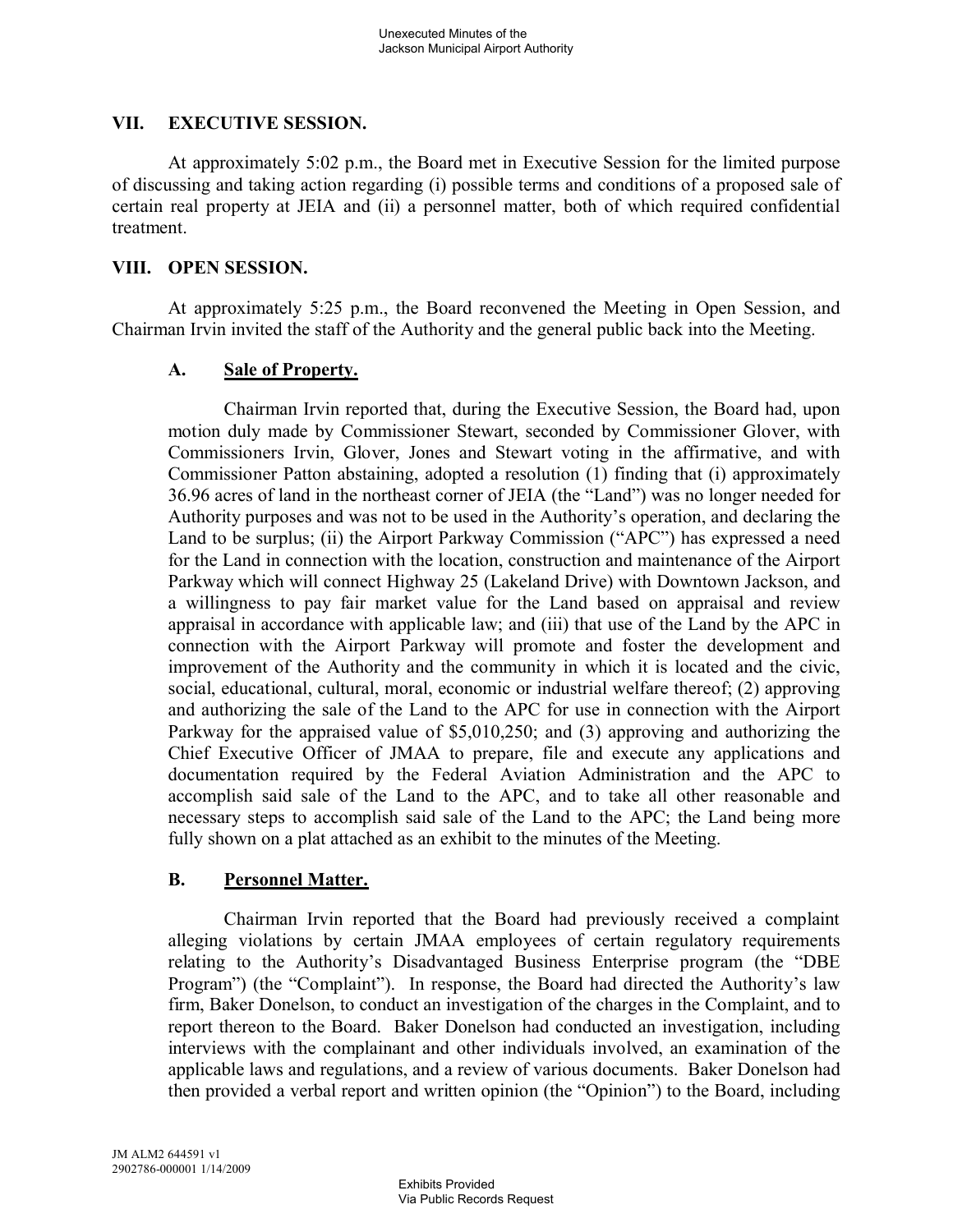its finding and opinion that there had been no material violations of any laws or regulations applicable to the DBE Program by any employee of JMAA. All of the foregoing had been set out in the minutes of various Executive Session Minutes of the Board.

During the Executive Session on this date, the Board had discussed the Opinion by Baker Donelson, and then, upon motion duly made by Commissioner Stewart, seconded by Commissioner Glover, with Commissioners Irvin, Glover, Jones and Stewart voting in the affirmative, and with Commissioner Patton abstaining, the Board had adopted a resolution (the "Resolution") (i) finding and determining, based on the Baker Donelson Opinion, that no material violations of the laws and regulations applicable to the DBE Program had occurred, and (ii) directing that sealed copies of the Complaint, the Opinion and the Resolution be placed in the personnel files of the appropriate employees.

By consensus, the Board had then instructed legal counsel to put certain other recommendations relating to this matter in the form of a resolution for the Board to consider at its next meeting.

## **V. ACTION ITEMS.**

## **F. Other Matters.**

1. Reimbursement of Travel Expenses: Approve Waiver.

The Board then considered the reimbursement of certain travel expenses incurred but not previously submitted by Commissioner Earle Jones and Commissioner Sylvia Stewart.

During discussion, the Board acknowledged that the Board had previously adopted a Board Travel Policy which required that verification of expenses incurred by Commissioners for travel on behalf of the Authority must be submitted within thirty (30) days in order to be reimbursed, unless the Board specifically voted to approve the submitted expenses. A copy of the Board Travel Policy is attached as an exhibit to the minutes of this Meeting.

After discussion, upon motion duly made by Chairman Irvin, seconded by Commissioner Patton, and approved by the affirmative votes of Commissioners Irvin, Glover and Patton, with Commissioners Jones and Stewart having recused themselves and not participating in said vote, the Board adopted the following resolution.

# **RESOLUTION APPROVING AND AUTHORIZING PAYMENT OF CERTAIN TRAVEL EXPENSES**

**WHEREAS**, Commissioners Earle Jones and Sylvia Stewart have submitted to the Board of Commissioners (the "Board") of the Jackson Municipal Airport Authority (the "Authority") documentation and verification of certain travel